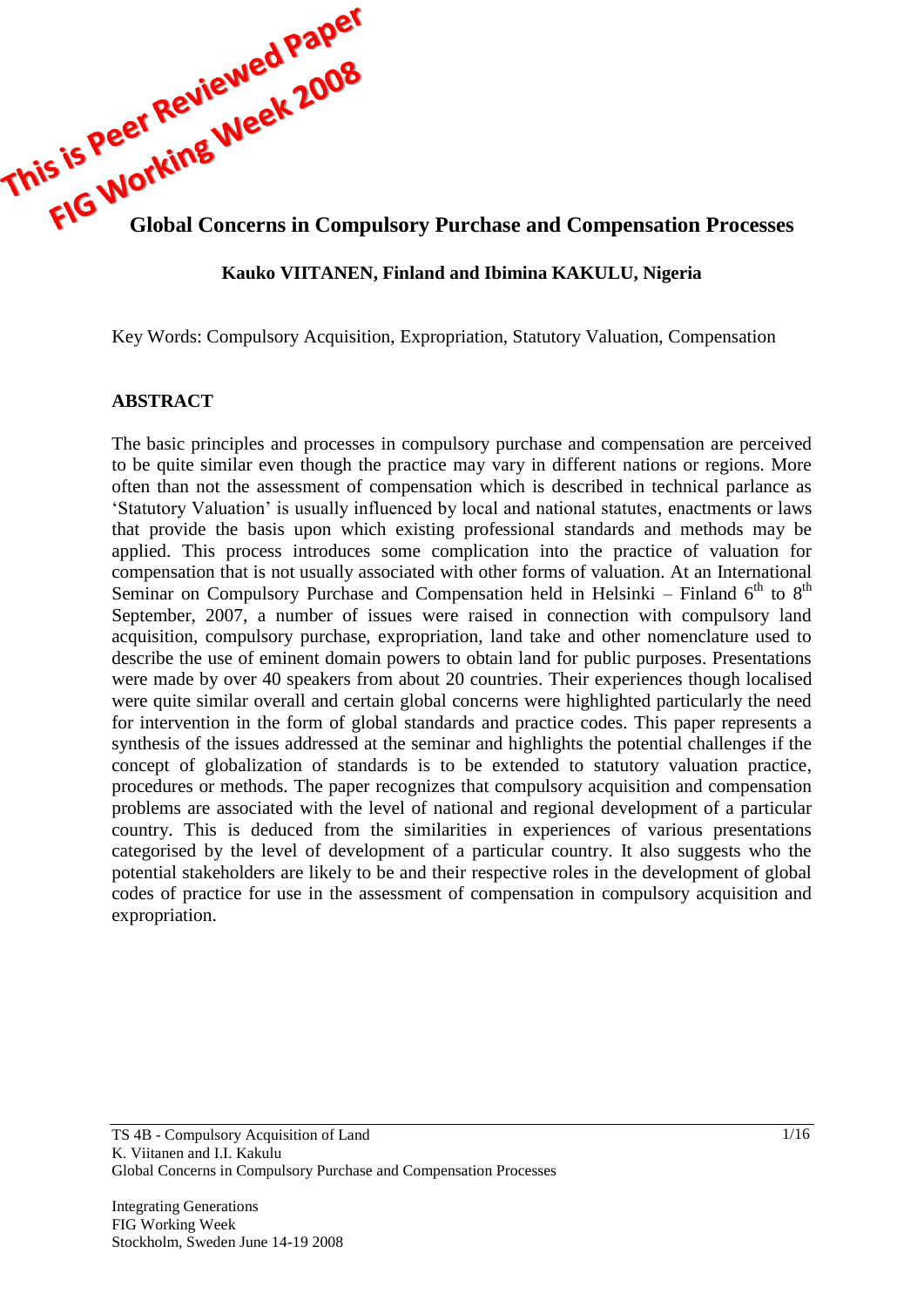# **Global Concerns in Compulsory Purchase and Compensation Processes**

**Kauko VIITANEN (Finland) and Ibimina KAKULU (Nigeria)**

## **1. INTRODUCTION**

During the Seminar on Compulsory Purchase and Compensation held at the University of Helsinki (TKK), Finland, 6 – 8 September 2007 (Helsinki seminar 2007) several key issues on expropriation statutes, processes and methods were raised and discussed. Accounts from different countries represented at the seminar reveals that the similarities and differences in expropriation and compulsory purchase experiences flow along a continuum from poor practice to good practice with countries fitting in at different points along the spectrum. Participants expressed concern that despite existing differences in statutory provisions of these individual countries, an international code on compensation might be required to harmonize certain critical aspects of the practice in order to achieve globalization of standards. The seminar was organised by FIG Commission 9 (Valuation and Management of Real Estate), in conjunction with the Baltic Valuation Conference; FIG Commissions 7 (Cadastre and Land Management) and 8 (Spatial Planning and Development), Finnish Association for Real Estate Valuation and Helsinki University of Technology, Institute of Real Estate Studies. It received support from the United Nations Food and Agriculture Organization (FAO), World Bank, UN-Habitat and the Government of Finland particularly the National Land Survey of Finland.

Compulsory acquisition or purchase is the process by which local and national governments obtain land and premises for development purposes when they consider this to be in the best interest of the community. The process of valuation for compulsory acquisition of landed property is governed by legislative statutes that vary from one country to another. The term has a number of variants some of which are compulsory purchase; expropriation; land-take or eminent domain. In all cases the owners or occupiers are denied their property rights for overriding public interest, public purpose or public benefit and are entitled to full, just, fair, equitable and adequate compensation. Compulsory purchase is an important tool in land acquisition although in many countries land acquisition can often be arranged through other means such as by voluntary agreements. In recent years discussion on the use of compulsory purchase had been rather limited and new legislation, practises and methods of valuation for compensations may have developed and been adopted over the years. In organising the seminar, FIG Commission 9 concerns were about how well these new legislations and practices function and also whether the old methods and procedures might have become ineffective or unpopular.

The major goal of the meeting was to intensify the discussion between valuers, surveyors, real estate experts, financiers, urban planners, researchers, teachers and decision makers and develop common ideas for shaping the future of compulsory purchase and compensation in land acquisition and takings. The seminar concentrated on a number of objectives (Helsinki seminar 2007):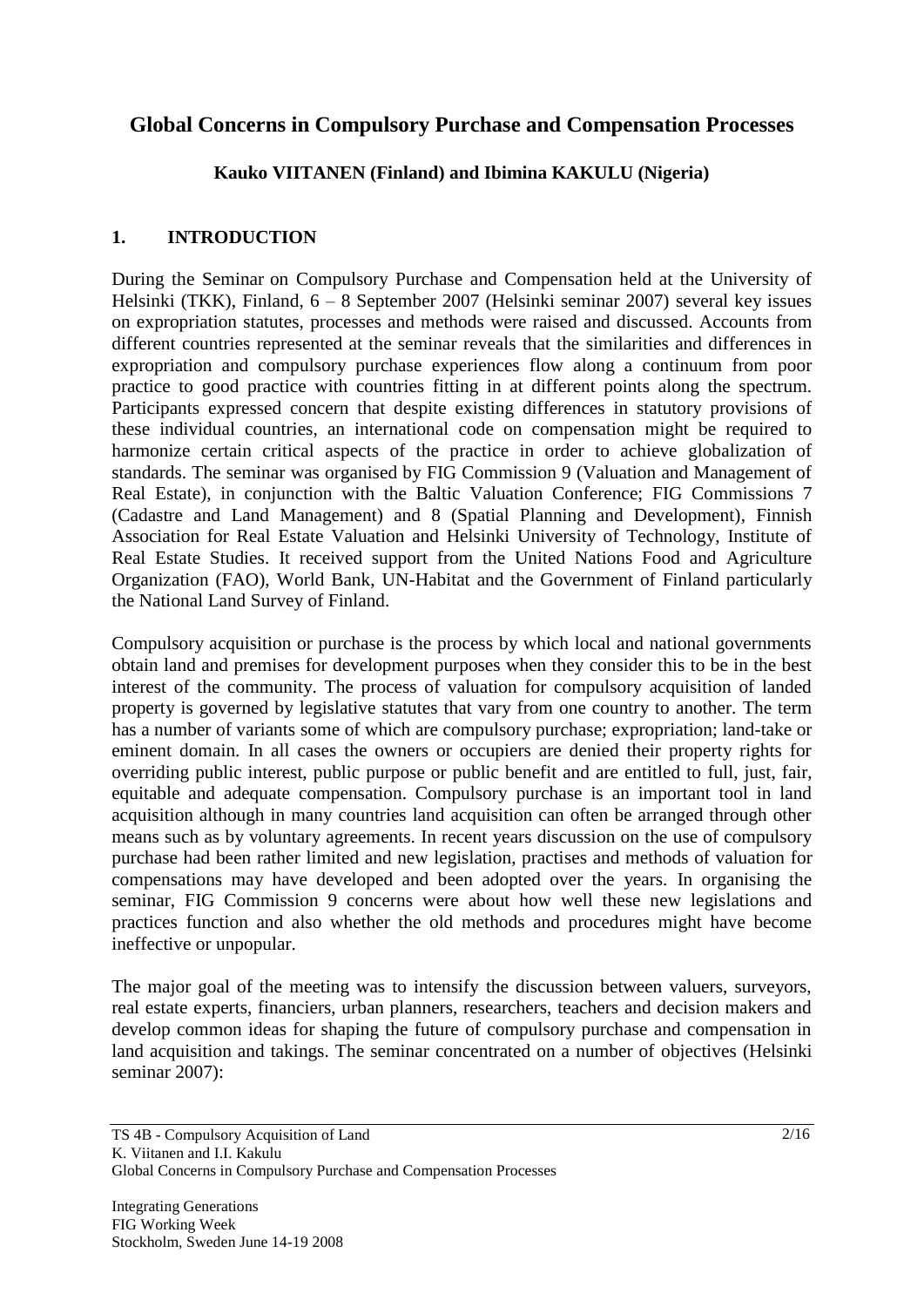- To identify the legal structures and practices in compulsory purchase and compensation in different countries,
- To study if compensation statutes, valuation methods and manners can actually lead to full and just compensation and identify possible shortcomings, and
- To find possible and effective solutions to solve the problems especially in developing countries including best practices and those principles that should be taken into consideration or those should be avoided.

This paper presents a synthesis of the issues raised and forms the basis for further action in the form of research, law and policy reforms. A qualitative research methodology which involved an in-depth review of the conference presentations using content analysis and interpretation tools was applied to obtain our findings.

### **2. 'PUBLIC PURPOSE' AND EXPROPRIATION**

Land acquisition for overriding public interest, public purpose, or public benefit can be easily understood and accepted where the purpose is to build a school, hospital, recreational facility or to provide infrastructure and services that members of the public can physically see and use. However, where in the process of acquisition a private undertaking is able to profit from the taking of land at a price which disregards the value of the land to the project, then there is bound to be some form of resistance by the land owners (Denyer-Green, 2000). Some projects may not pass the "public purpose" test because of subsisting private interests and profit orientation motives. The issue of "public purpose" within the context of compulsory acquisition and compensation was addressed during the seminar. Alterman (2007) discussed the signs of crisis in several countries that stem from a growing disparity between law and practice and what these signs may mean for the future of the concept of the "public purpose" as a basic tenet for legitimate land expropriation.

Although there are many shared characteristics and rules about how to determine compensation, there are also major differences among countries in terms of details of the legal conditions for undertaking expropriation. Alterman (2007) also asserts that "public purpose" is the essence of expropriation and the core of its legitimacy and prescribes a conceptual model of dimensions for use in determining the "public purpose" in landexpropriation law and policy. Her presentation anticipates and suggests the need for alternative tools and approaches which are more democratic and fair. The authors identify with this position particularly in terms of the need for definitions of public interest, public purpose and public benefit. [Kalbro](http://www.tkk.fi/Yksikot/Kiinteisto/FIG/pdf-files/06092007Kalbro) (2007) reviewed public interest and expropriation by private bodies in Sweden and poses the question whether private can be justified? A threepoint criterion for the public interest test is that the benefits of the expropriation must exceed its cost; the value of the new land use must be higher than the existing use; the purpose of the expropriation must be important; and the buyer needs a particular area of land for which the seller is in a monopolistic situation. In the case of private expropriation, the paper recommends acceptance, if the purpose is "important" and a specific piece of land is required.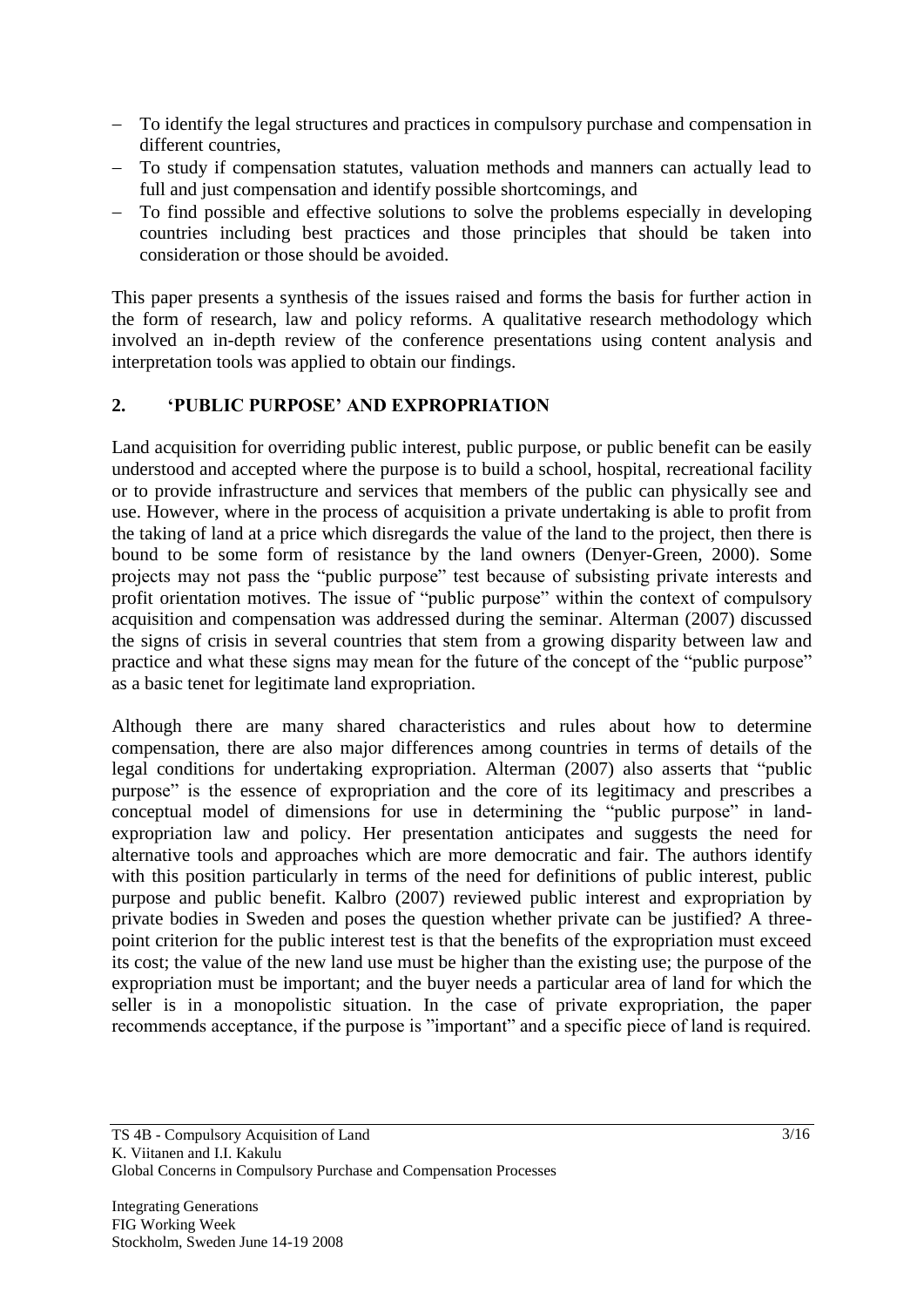### **3. EXPROPRIATION SYSTEMS**

Expropriation systems describe the process through which land is acquired and compensation is paid. Different issues on expropriation systems were raised and discussed. [Plimmer](http://www.tkk.fi/Yksikot/Kiinteisto/FIG/pdf-files/06092007Plimmer) (2007) presented an overview of the Compulsory Purchase and Compensation system in England and Wales portraying the legal principles which govern the process of gaining compulsory acquisition powers in England and Wales and the circumstances under which compensation may be claimed. Issues regarding the *equity* of the current provisions and potential for reform were outlined and a brief introduction to the proposed United Kingdom betterment tax known as the Planning-Gain Supplement. The conclusions are that the detailed rules are complex and require reference to judicial interpretation and also that the use of compulsory purchase powers is unpopular. To some extent, the powers have been neglected in favour of buying by agreement. There is, therefore, some level of skill shortage in the use of the highly technical compulsory purchase and compensation process in the United Kingdom.

This complexity and difficulty in interpretation is not restricted to the United Kingdom alone. According to [Voss](http://www.tkk.fi/Yksikot/Kiinteisto/FIG/pdf-files/06092007Voss) (2007) compulsory purchase and compensation according to the German Federal Building Code. The German constitution allows expropriation only if common welfare requests it i.e. the (common welfare clause), if the special purpose is fixed by law, which regulates the kind and extent of the compensation, and if there are no other ways with a lower level of interference to reach the purpose, e.g. land readjustment instead of expropriation. In Germany the expropriation is stipulated either on the federal level (Building Code) or on state level, e.g. roads and protection of monuments. In practice expropriation is carried out sparely but it is important that a well balanced system exists. [Mattsson](http://www.tkk.fi/Yksikot/Kiinteisto/FIG/pdf-files/08092007Mattsson) (2007) reviewed the institutional framework for compulsory purchase in Sweden. There exist two methods: expropriation carried out by the Land court or expropriation for special purposes carried out as a cadastral proceeding by a cadastral surveyor. In both cases the expropriation permission will be decided by the Government. The cadastral procedure is, however, faster and more flexible. [Knovles](http://www.tkk.fi/Yksikot/Kiinteisto/FIG/pdf-files/08092007Knovles) (2007) discussed the background and administration processes in compulsory purchase of land for roads by the Crown in New Zealand. The acting authority is the Land Information New Zealand which also uses accredited private sector contactors in the process. Most of the cases will be agreed by negations.

[Ratcliffe](http://www.tkk.fi/Yksikot/Kiinteisto/FIG/pdf-files/06092007Ratcliffe) (2007) examined issues related to the use or non use of Compulsory Acquisition processes in Melbourne, Australia and highlighted the existence of good practice procedures. In Australia compulsory acquisition of land is authorised by the Commonwealth Constitution and is set out in the State legislation. The Government Land Monitor plays a fundamental role in ensuring accountability and transparency with respect to land purchase and compulsory acquisition. This independent audit body issues guidelines titled "Policy and Instructions for the Purchase, Compulsory Acquisition and Sale of Land", which are mandated requirements for all property transactions undertaken by Victorian government agencies.

[Steinsholt](http://www.tkk.fi/Yksikot/Kiinteisto/FIG/pdf-files/06092007Steinsholt) (2007) examined the Norwegian experience of a decentralized system of land use control, land acquisition and expropriation and identified a number of issues such as lack of standards on how the function on land use decisions connected with land acquisition should be performed. Lack of an institutional framework, lack of capacity and the *preference for*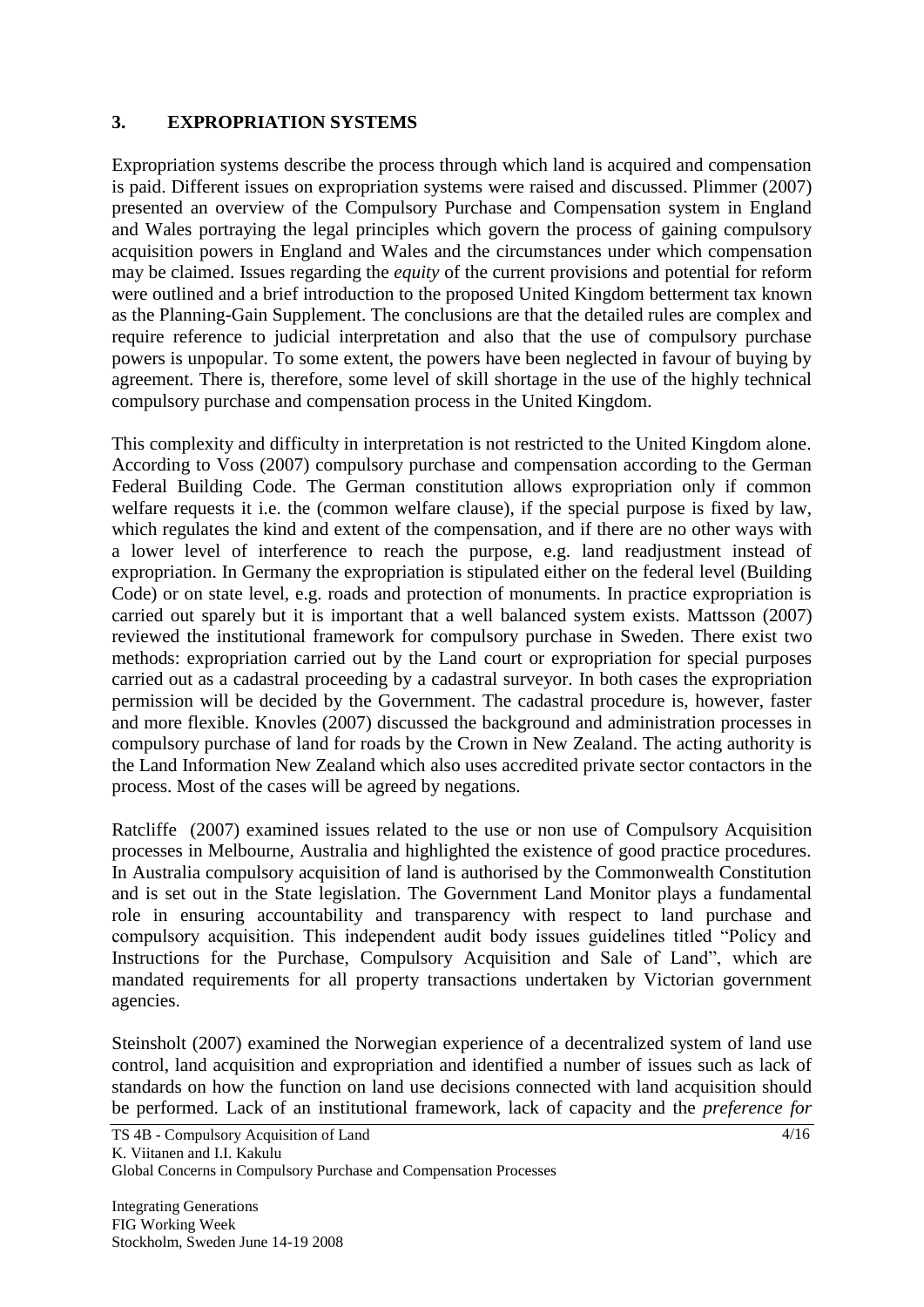*negotiators* who do not have any policy guidelines for their service are highlighted. There are *no standards* of organisation; competence is lacking; procedures of land use control are not in place and also that there are no land use specialists and this calls for a Norwegian national discussion upon professionalism within the public land acquisition institutions reforms.

[Navratil and Frank](http://www.tkk.fi/Yksikot/Kiinteisto/FIG/pdf-files/07092007Navratil) (2007) investigated the interaction between expropriation and the cadastre and presented a conceptual model for land registration legislation in new cadastral systems. The simple cadastre can be used as a framework in which to analyse questions of land management independent of national particular solutions. The main goal however should be to improve the *protection of ownership rights* in land. The paper asserts that expropriation processes benefit from a well *organized land registration system* and the level of support provided by a cadastre can influence expropriation procedures. From the forgoing, it would appear that expropriation systems are quite diverse in nature and are based on enabling statutes and policy guidelines.

## **4. NEED FOR EXPROPRIATION AND ALTERNATIVES**

Governments all over the world are usually faced with land use demands for development and infrastructure provision. Although most of these challenges are met through expropriation or compulsory acquisition. There have also been suggestions for alternative approaches and methods. [Lehavi](http://www.tkk.fi/Yksikot/Kiinteisto/FIG/pdf-files/06092007Lehavi) and Licht (2007) propose a novel solution for "squaring the eminent domain circle" when large-scale, for-profit development projects require the assembly of land from numerous private property owners. Such situations are referred to as "anticommons" based on the "public purpose" principles of compulsory acquisition and compensation and often leaves landowners under compensated. The proposed model is expected to open a promising new route for creating the right incentives for private developers and for public authorities to exercise eminent domain powers for land assembly only in development projects that are truly welfare enhancing. Although the mechanism does not purport to ensure that all parties involved will always be completely satisfied, it does offer a significant improvement on the issue of fairness and justice toward simple-rank landowners.

[Yomralioglu,](http://www.tkk.fi/Yksikot/Kiinteisto/FIG/pdf-files/08092007Yomralioglu) Uzun and Nisanci (2007) examined voluntary acquisition of land in Turkey. The procedure of voluntary acquisition is usually applied when a landowner wishes to obtain a construction permit from local authorities and the cadastral parcel does not fulfil zoning requirements (e.g. minimum length and width). The landowner is required to find alternative solutions to meet the zoning requirements. The basic principle is to re-demarcate existing cadastral parcel boundaries according to the rules of zoning plans. Options such as boundary exchange, land readjustment, subdivision and land consolidation were discussed. [Maasikamae,](http://www.tkk.fi/Yksikot/Kiinteisto/FIG/pdf-files/08092007Maasikamae) Jürgenson and Lihtmaa (2007) reviewed the problems of land acquisition and expropriation for development in Estonia. The presentation addressed voluntary tools of land acquisition and suggests that this approach to land acquisition would be more accepted if compared with the compulsory tools. A relationship was established between planning and expropriation noting that the presence of plans (detail and master plans) happens to be an important precondition for land owners to accept the land expropriation.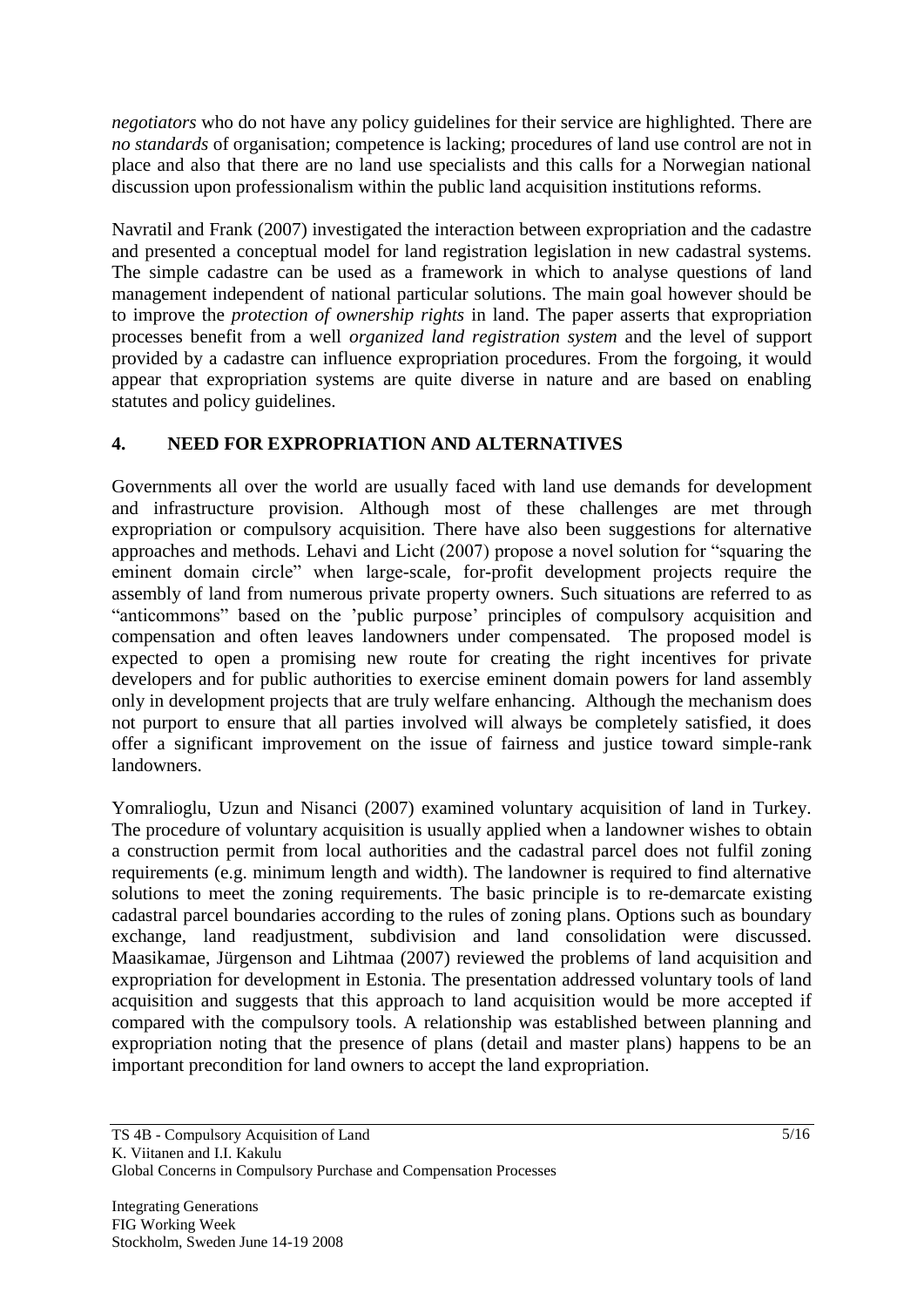[Nuuja, Falkenbach, Havel & Viitanen \(](http://www.tkk.fi/Yksikot/Kiinteisto/FIG/pdf-files/06092007Nuuja)2007) reviewed the coercive purchase of a missing part of a plot in Finland, a procedure which aims to enable the implementation of a detailed level land use plan for building purposes in situations where the real property division and ownership do not correspond to the plan. The Finnish expropriation tradition allows parties other than a public authority the right to compulsory purchase and coercive purchase of a share in a common area or coercive purchase of a missing part of a plot by a private land owner. In all instances of expropriation the requirements of public need and full compensation must be met. The paper focuses on the procedure of coercive purchase of a missing part of a plot, regulated by the RFA Sections 62-64 and recognizes that the significance of the procedure is in the incentive it gives to the vendors to promote the plan implementation through voluntary transactions. It also discusses the shortcomings of coercive purchase.

### **5. EXPROPRIATION PROCESS, VALUATION AND COMPENSATION**

There were several presentations on expropriation processes, valuation and compensation. Valuation for compensation in compulsory land acquisition is driven by the provisions of the Acts, Decrees and other relevant statutory enactments guiding the process. This framework usually specifies the basis and methods of assessment, as well as the procedures, heads of claim and roles of respective parties. It is influenced by the level of socio-economic development of particular nations; their development needs, cultural norms and land-use patterns. Also influential is the level of development of the appropriate national professional body.

[Deveikis,](http://www.tkk.fi/Yksikot/Kiinteisto/FIG/pdf-files/06092007Deveikis) Aleksienė and Galinienė (2007) examined the development of procedures and the role of valuation in compulsory purchase of property for public needs and compensation in Lithuania. Single property appraisal and mass appraisal systems are discussed. Good practice in cadastre and real property registration in Lithuania encourages good practice in compulsory purchase because information on market transactions is available and very relevant and important in the real property valuation, particularly in valuation in case of expropriation. However, there often seems to be problems in determining the compensations.

[Kucharska-Stasiak](http://www.tkk.fi/Yksikot/Kiinteisto/FIG/pdf-files/06092007KucharskaStasiak) (2007) analyzed issues of uncertainty of valuation in expropriation processes in Poland and postulates that a weak legal system; an unreformed land and mortgage register system; lack of local zoning plans; and lack of capacity amongst valuers; collectively do not allow the real property market to function efficiently. Uncertainty in a market value basis for compensation was examined and suggestions that market value cannot be recognized as a correct basis for calculating loss incurred by the expropriated party because of uncertainty and the hypothetical nature of market price. Issues such as the individuality of value were considered using a special purpose building design for a blind owner as an illustrative case for which a proper comparable may not exist and suggests that the market value should only be indicative of the lower limit of compensation. Also [Zrobek](http://www.tkk.fi/Yksikot/Kiinteisto/FIG/pdf-files/07092007Zrobek)  [and Zrobek](http://www.tkk.fi/Yksikot/Kiinteisto/FIG/pdf-files/07092007Zrobek) (2007) examine the current state of just compensation for real estate expropriation in Poland and make proposals for changes. The study shows that the principle of calculating compensation according to Polish law leads to the conclusion that there is a fair amount of good will to compensate owners of expropriated real estate for the loss that they incur. Nevertheless, the *law is not perfect*. In many cases, persons being expropriated feel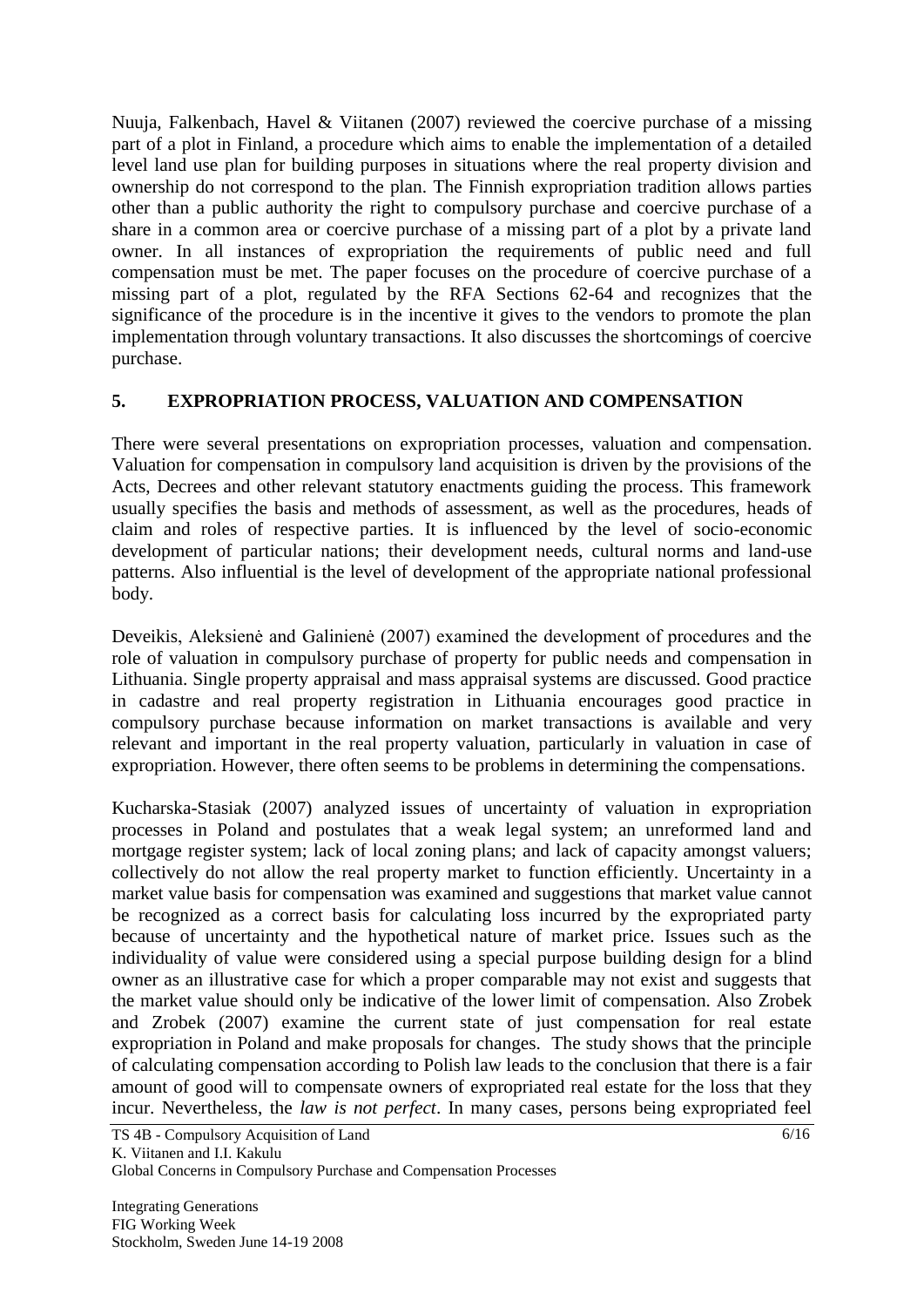aggrieved by the very fact of the expropriation itself as well as by the amount of compensation offered to them. This is particularly true in the case of elderly persons, who tend to feel greater resentment caused by the loss of their real estate. More often than not, they cannot accept new conditions in which to live or resume their professional activity, particularly in cases where it is not only land that is expropriated, but also buildings. The compensation equal to the market or cost-based value of their built over real estate in some cases is usually not sufficient to buy new real estate.

The problems in compensations were addressed by many others, too. [Lin](http://www.tkk.fi/Yksikot/Kiinteisto/FIG/pdf-files/06092007Lin) (2007) discussed the protection of property rights through compensation in Taiwan where currently the same method of valuation is applied to both property taxation assessment and expropriation compensation. As a result, the tax based value has proven to be significantly below the market value. The existence of an ad hoc valuation rule in Taiwan in which the local valuation committee is entitled to raise the announced current land value for properties to be expropriated in the near future has also resulted in some properties being *over-compensated* whilst others remain *under-compensated* relative to market value. [Salauyova](http://www.tkk.fi/Yksikot/Kiinteisto/FIG/pdf-files/07092007Salauyova) (2007) reviewed compensation in compulsory purchase of residential property in Belarus. Since 2007 the compensation is assessed by special organisations with qualified valuers. Compensation can be either monetary or relocation. According to her the compensations are over two times higher than the market value but the treatment of landowner is not equal. [Tomson](http://www.tkk.fi/Yksikot/Kiinteisto/FIG/pdf-files/06092007Tomson) (2007) interprets key issues in valuation for expropriation in Estonia where valuation is carried out by private valuers and not by valuers in public authorities. The main issue addressed is the contradiction between market value and economic loss because in many cases there is no connection between market value and losses from point of view of property owner. He concludes that it is complicated to develop legislation because of insufficient feedback from the practice and at the same time practice is poor because of gaps in legislation.

[Argerich and Herrera](http://www.tkk.fi/Yksikot/Kiinteisto/FIG/pdf-files/07092007Argerich) (2007) make comparative analysis of expropriation laws in force in the Argentine Republic to identify distinctive features that appear in the different jurisdictions and emphasize the need for unifying criteria in order to guarantee an integrally *fair value*. The National Constitution of the Argentine Republic recognizes the subjective right to private property. To fulfill the development of public utility, the State can deprive the owner of real property on a compulsory basis, following specific procedures and paying a prior compensation, in money, integrally single and fair. However proceedings established by Law in the different Argentine provinces for the initial determination of previous compensation to real properties expropriation indicate the enforcement of *diverse criteria* which impose, in most cases, the estrangement from any conciliation form.

[Mangioni](http://www.tkk.fi/Yksikot/Kiinteisto/FIG/pdf-files/07092007Mangioni) (2007) considered the epistemology of value in the assessment of Just Terms compensation in Australia. The principles which govern the assessment of compensation in Australia were examined and gaps identified gaps in the parity of compensation that impact on some parties in the compulsory acquisition process. The epistemology of value in the assessment of Just Term Compensation provides a construct in which the commercial assessment of value can be defined in settling compensation matters. The basis of the argument supporting the compensation assessed is important and the presentation suggests that valuers establish points of agreement and differences in expediting the *resolution process*. This can only be achieved when valuers assume the role of determining market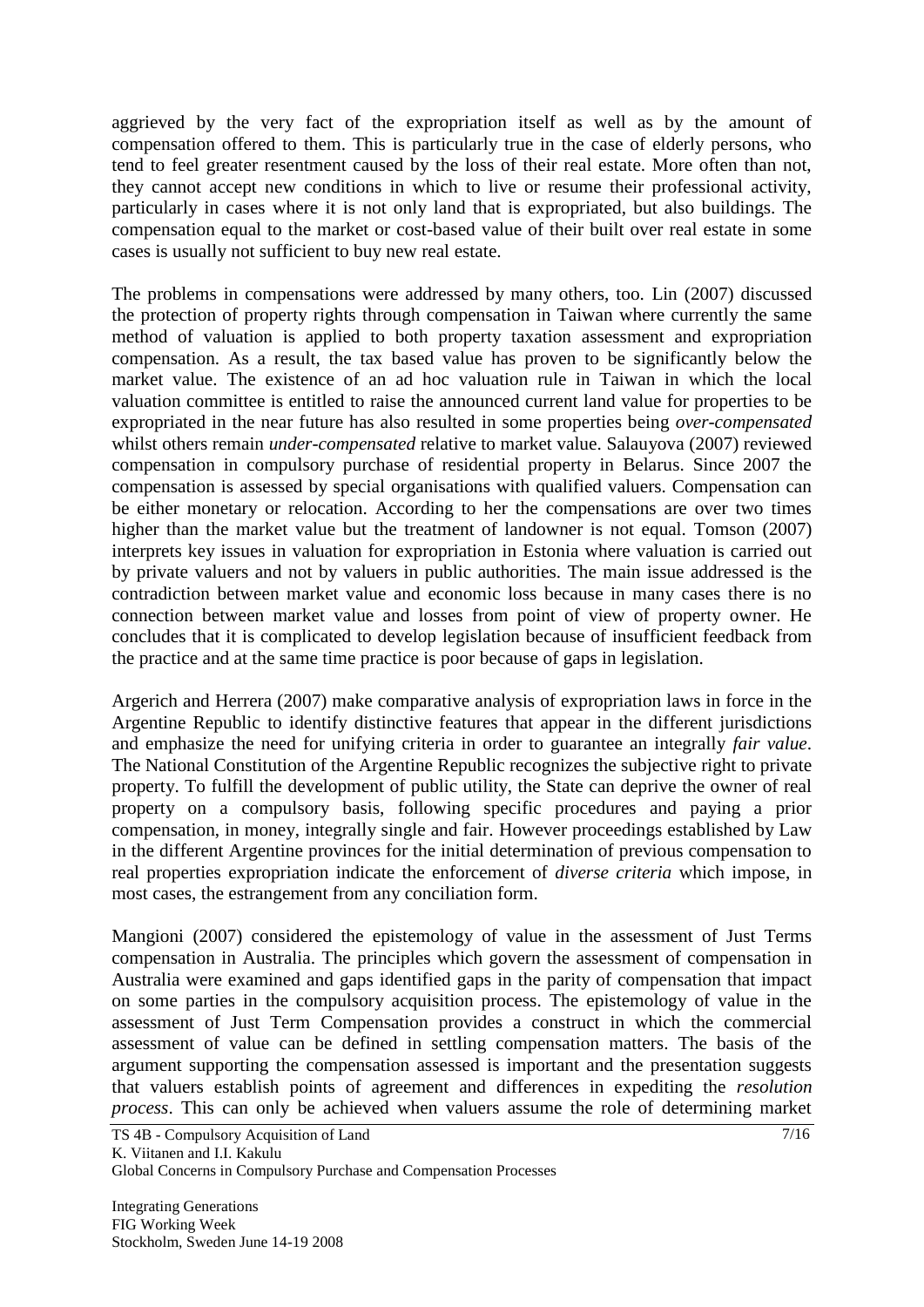value when they act as advocates, regardless of whether they act for the acquiring authority or dispossessed party. [Elliott](http://www.tkk.fi/Yksikot/Kiinteisto/FIG/pdf-files/07092007Elliott) (2007) investigates the conflicts in infrastructure provision and property values in Australia and presents a conceptual model of risk perception, amplification and worsening. The developed conceptual model facilitates understanding of the attitudinal component of stakeholder concern in terms of risk perception and considers that the land acquisition process itself is crucial to the risk perceptions of affected land owners. It facilitates the explanation of variations in worsening associated with the provision of High Voltage Overhead Electricity Lines (HVOTL) and links these value impacts to factors that cause variations in public perceptions of infrastructure hazard. The conclusion is that risk perception and its assessment influence buyers" and sellers" attitudes to decisions about real estate price and value. See also [Crawford](http://www.tkk.fi/Yksikot/Kiinteisto/FIG/pdf-files/07092007Crawford) (2007) who e.g. pointed out the role of solicitor and the work together with all stakeholders.

[Norell](http://www.tkk.fi/Yksikot/Kiinteisto/FIG/pdf-files/07092007Norell) (2007) addressed the issue of market value as a fair and objective measure for determining compensation in compulsory acquisition of land in Sweden. The owner's satisfaction with market value payments; fairness with respect to the possibilities of acquiring an equivalent property; whether the market value is an objective measure for determining compensation and how uncertainty of valuation could be accounted for was the main focus. According to him the market value is normally too low for a property owner to feel been fully compensated. Because of that he recommended to use a higher value i.e. "safety" margin, however, yet taking into account that the level of compensation should result in a fair balance between public and private interests.

Finally, [Heinonen](http://www.tkk.fi/Yksikot/Kiinteisto/FIG/pdf-files/06092007Heinonen) (2007) discussed the concept of 'quality management' which usually is associated with designing, developing and implementing a product or service. The critical success factors of an expropriation process are identified as high quality of the compensation valuation procedure; *uniform processes* in all units; reliability of a cadastral system, customer satisfaction. The "tools" of the NLS quality management system include clear process and quality responsibilities; detailed process and product descriptions, *process instructions*, *manuals* and *standards*. The sound reputation of the NLS as the expropriation authority is, among other things, based on the strong process based quality management system.

# **6. COMPULSORY ACQUISITION IN DEVELOPING COUNTRIES**

There were four papers in this category which addressed compensation issues in developing countries. There are a few examples world wide where pro poor approaches to compensation and expropriation have occurred and research is generally lacking in this field. [Westman](http://www.tkk.fi/Yksikot/Kiinteisto/FIG/pdf-files/06092007Westman) (2007) discussed the need for pro poor approaches to compensation and expropriation in developing countries. The presentation focused on forced evictions and compensation and emphasized the need to continuously improve land administration tools to include the urban poor. The role UN-Habitat has played in facilitating the creation of a Global Land Tool Network (GLTN) for the development of pro-poor and gendered land tools was also highlighted. To tackle the challenges in developing a flexible infrastructure and standards organisations like FIG could play a significant role in developing pro poor approaches to compensation and expropriation in developing countries. [Landford](http://www.tkk.fi/Yksikot/Kiinteisto/FIG/pdf-files/06092007Landford) (2007) examined power relationships in compulsory land purchase from a grassroots and human rights perspective and suggests that compulsory acquisition proceeds rapidly where the political, economic and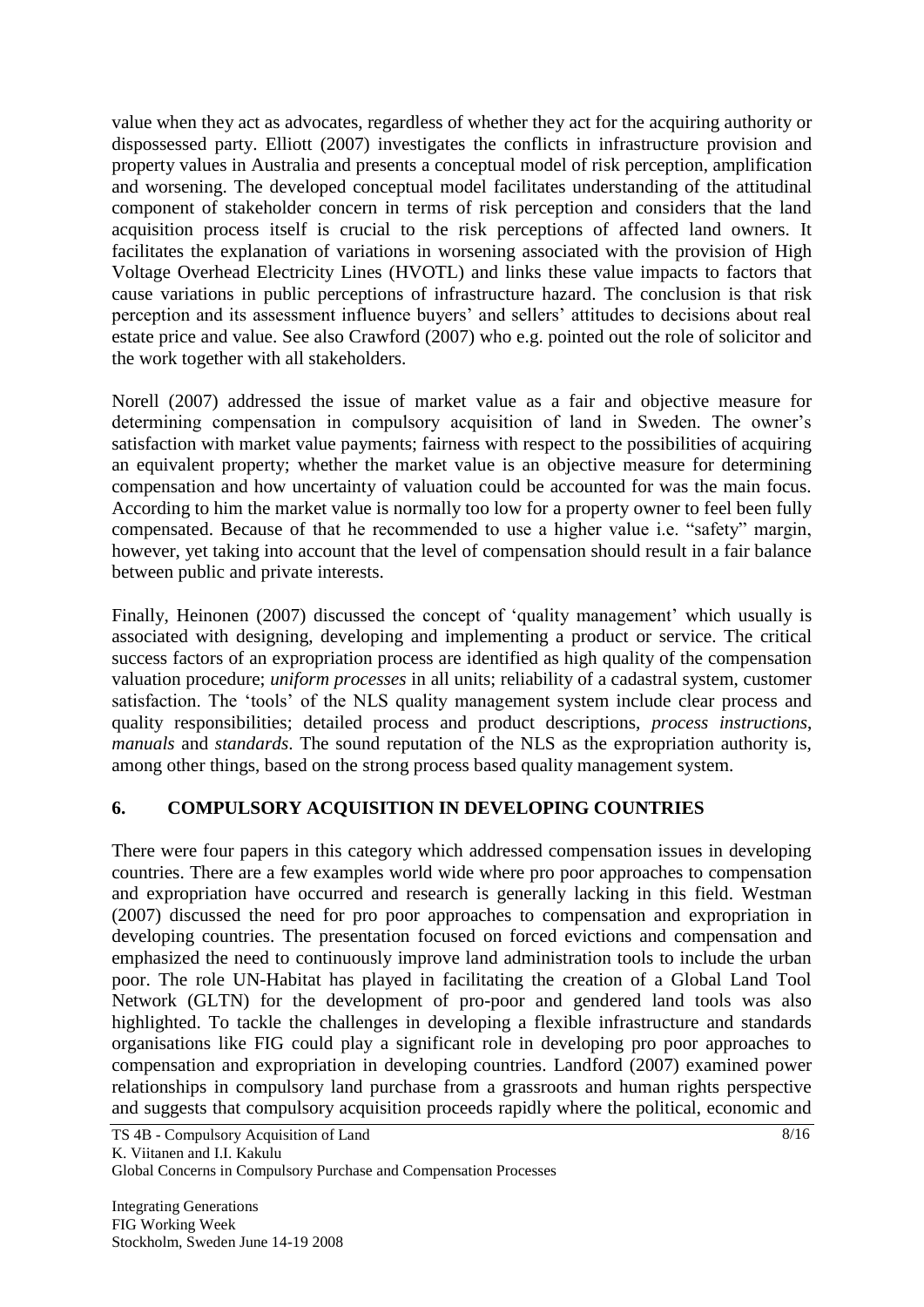legal power of those affected is weakest. Within the last decade, large-scale public infrastructure projects - dams, roads, electrical networks, major events like Olympics, have resulted in millions of people being forcibly evicted city"s appearance. Also the definition of 'public purpose' is increasingly stretched to include private purposes.

[Nuhu](http://www.tkk.fi/Yksikot/Kiinteisto/FIG/pdf-files/06092007Nuhu) (2007) examined the process of land acquisition and compensation in the development of the new capital territory Abuja, in Nigeria, and reveals that the existing provisions of the law cannot compensate dispossessed land owners adequately. It attributes the controversies associated with compensation to the provisions of statutory methods of valuation contained in the Land use Act (LUA) and suggests the need for reforms in statutory valuation processes in Nigeria. [Kakulu](http://www.tkk.fi/Yksikot/Kiinteisto/FIG/pdf-files/06092007Kakulu) (2007) reviewed "*valuation process'* issues in the assessment of compensation in compulsory acquisition of land in Nigeria. Particular reference was made to the process of land acquisition and compensation for the construction and development of oil and gas production infrastructure in the Niger Delta region. The framework of analysis was within the context of conflict assessment and resolution. Some of the factors responsible for the assessment and payment of *inadequate compensation* to expropriated land owners is believed to contribute to the current crisis in the Niger Delta region. Valuation for compensation unlike other forms of valuation can be subject to scrutiny by other parties such as civil society and human rights groups if there is an outcry of inadequacy and in order for valuers to be protected, standards are required. In terms of accountability, valuation for compensation is not only expected to satisfy professional standards of valuation but in addition, constitutional provisions and international requirements for just, fair, adequate and equitable value must be met. It identifies lack of transparency; lack of professional standards; bad governance and an underlying fabric of corruption as being responsible for inadequate compensation assessment and payment.

# **7. HISTORY AND DEVELOPMENT OF EXPROPRIATION**

There were five presentations in this category and with each addressing different issues on the history and development of expropriation. [Gregory](http://www.tkk.fi/Yksikot/Kiinteisto/FIG/pdf-files/06092007Gregory) (2007) discussed on the development of Australian law which was modelled on English law. [Grover](http://www.tkk.fi/Yksikot/Kiinteisto/FIG/pdf-files/06092007Grover) (2007) handled the development of compulsory purchase in the transitional countries of Central and Eastern Europe since the Soviet era. Those countries that have joined to EU have spurred to develop fair systems, e.g. because of adoption of European Convention on Human Rights as condition of membership.

[Zaleczna and Havel](http://www.tkk.fi/Yksikot/Kiinteisto/FIG/pdf-files/06092007Havel) (2007) discussed the institutional changes, social capital and old expropriation consequences in Poland and examine previous acquisition and recent claims for the land back or for unpaid compensation. The paper considers issues such as the form of restitution in such cases and the limits of the claim and considers possible solutions and acknowledges that although post-socialist reforms have occurred in Poland, there is still the lack of a general restitution law and that this introduces risk and uncertainty in the property market. Sometimes justice on restitution is given after 40 years and it is difficult for valuers to gather enough data to value the historic property. The Polish authorities and society have had to deal with a variety of restitution claims that had originated under the totalitarian regime, and they have had to act in a manner ensuring that the rights of all those wronged are given equal consideration*. Restitution* is necessary to build the institutional framework for the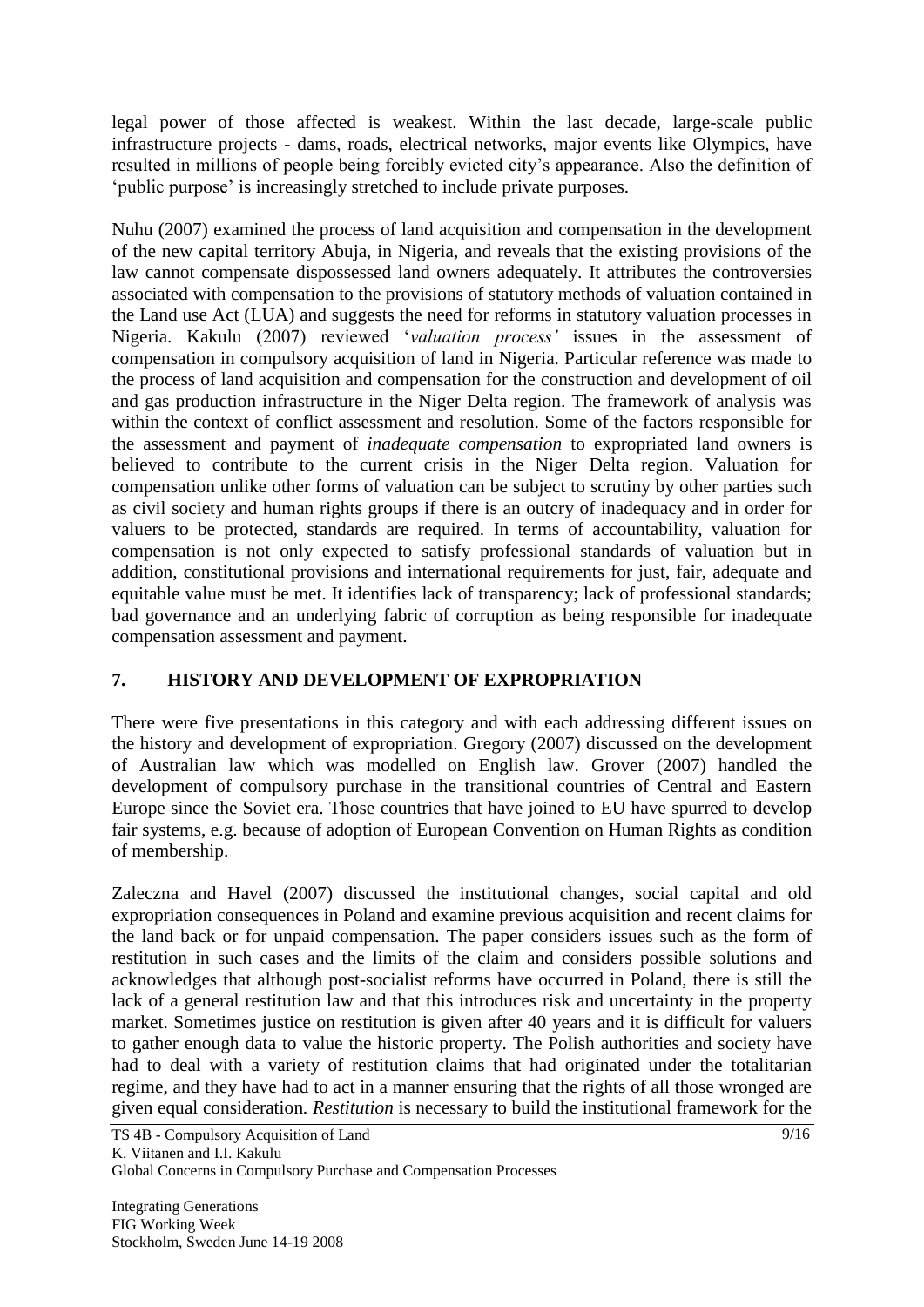real property market in Poland. [Zrobek](http://www.tkk.fi/Yksikot/Kiinteisto/FIG/pdf-files/06092007Zrobek) (2007) discussed proposed changes to the principles and procedures of real estate expropriation in Poland after 1945 while [Maasikamae](http://www.tkk.fi/Yksikot/Kiinteisto/FIG/pdf-files/06092007Maasikamae) (2007) reviewed some of the problems of land acquisition and expropriation for development purposes in Estonia

## **8. FAO/WB INITIATIVE**

A lot of attention was been given to the background and context for the FAO/World Bank Initiative on and draft guidelines on Compulsory Purchase and Compensation. There were three presentations in this category. [Hilton](http://www.tkk.fi/Yksikot/Kiinteisto/FIG/pdf-files/07092007Hilton) (2007) presented a case study on Ethiopia; [Knight](http://www.tkk.fi/Yksikot/Kiinteisto/FIG/pdf-files/07092007Knight) (2007) presented an overview of the Draft of FAO/WB Initiative on Compulsory Purchase and Compensation in the form of Land Tenure Studies Series Guide to Compulsory Land Acquisition and Compensation. Some of the issues raised included valuation and compensation in complex situations such as partial rights, religious sites, extended families, customary land and informal rights. Policy and implementation issues surrounding resettlement as a form of compensation were discussed along with the need for individual countries to draft their own resettlement laws that promote fairness, equity, and justice. [Keith](http://www.tkk.fi/Yksikot/Kiinteisto/FIG/pdf-files/07092007Keith) (2007) discussed some of the critical issues in compensation valuation and the need for an international code. A six point check list for compensation was outlined to include the following - who can claim; compensation for land taken; compensation for other losses; decrease in value for other land held; increase in value of other land held; and prompt payment. Late payment of compensation re-presents a situation for claims about inadequacy of compensation.

## **9. SPECIAL CASES WITH INFRASTRUCTURE**

There were five papers in this category which addressed different issues connected somewhat with compulsory acquisition and compensation. [Orni](http://www.tkk.fi/Yksikot/Kiinteisto/FIG/pdf-files/07092007Orni) (2007) discussed compulsory acquisition for tunnels in Israel and [Sturgeon](http://www.tkk.fi/Yksikot/Kiinteisto/FIG/pdf-files/07092007Sturgeon) (2007) presented an investigation into the impacts of compulsory acquisition of subterranean property interest for transport infrastructure projects in Australia and its effect on property values. [Graham](http://www.tkk.fi/Yksikot/Kiinteisto/FIG/pdf-files/07092007Graham) (2007) presented problems to legalise an existing road over Maori land in New Zealand where external factors affected negotiations and made the municipality were not willing to use compulsory acquisition. [Korhonen](http://www.tkk.fi/Yksikot/Kiinteisto/FIG/pdf-files/07092007Korhonen) (2007) examined whether land expropriation supports innovative procurement in road projects in and concludes that it does support innovative procurement practices in road projects.

[Kotilainen](http://www.tkk.fi/Yksikot/Kiinteisto/FIG/pdf-files/07092007Kotilainen) (2007) analysed the role of different actors in conflict management in highway and railway projects in Finland based on recent legislative and procedural reforms. The presentation recommends the application of conflict resolution and management theories as an analysis tool. It addresses the issue of inequality introduced into the process where the informing regulations vary between the local inhabitants and those living elsewhere and as such all property owners are not put in an equal position. Another issue of increasing inequality relates to an agreement-based land acquisition in which the authorities use their unilateral discretion. The presentation concludes that, conflict theories adapted to Finnish circumstances may be an approach that is applicable for analysing the actions, the actors and the roles of the actors in route projects.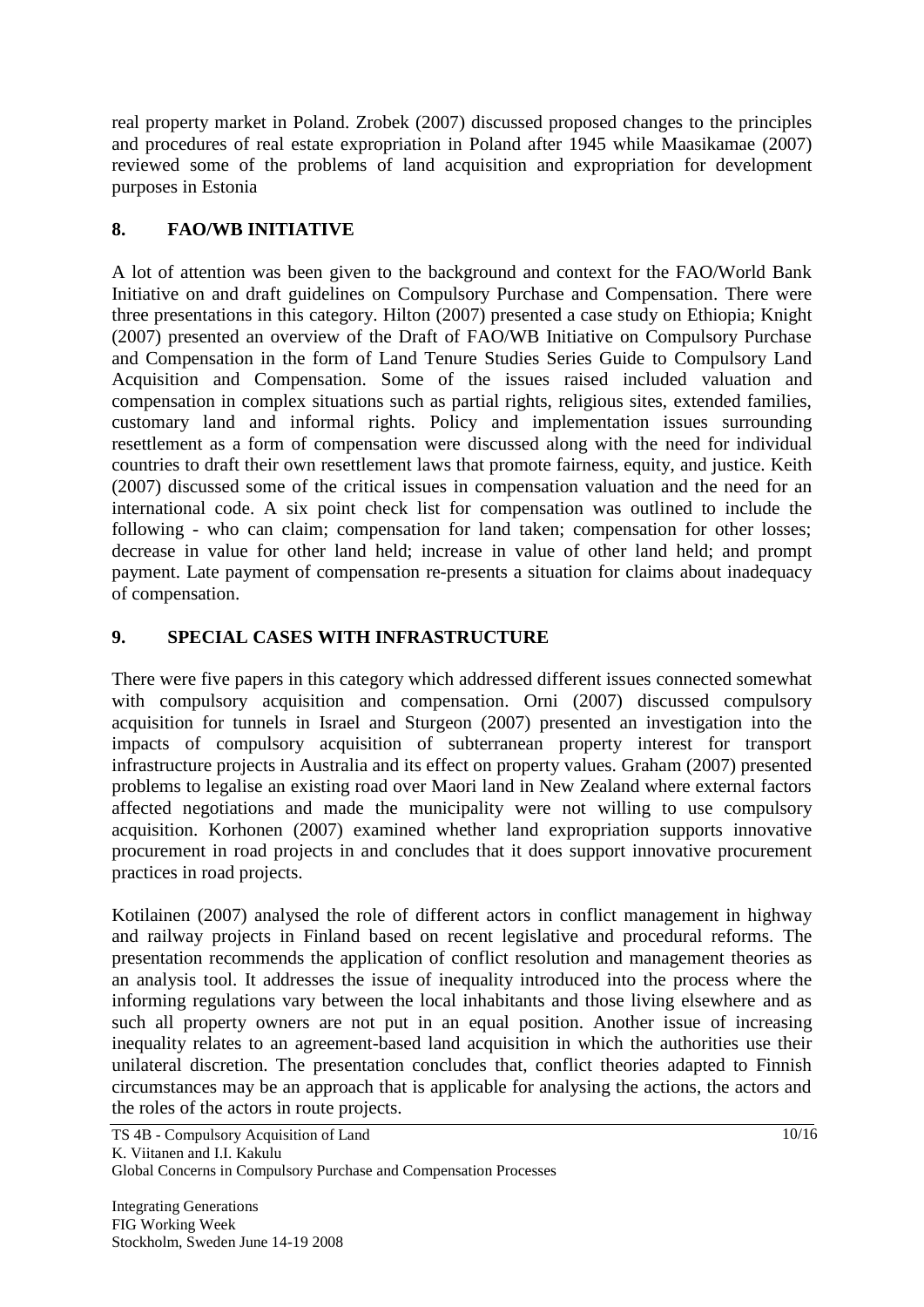#### **10. FINDINGS**

During the seminar there were also three workshops and a final panel discussion. In this chapter the discussions are reviewed based on the notes of the writers and the presentations above. Concerning the procedure of expropriation it can be observed that, from the perspective of the acquiring authorities there is a need for a speedy timeframe, low costs process for compensation, avoidance of external costs of expropriation, and: there should be sufficient resources for expropriation. On the other side, from the perspective of affected occupants, users, owners there is the need for transparency and information, avoidance of expropriation (generally - it has to be absolutely necessary), a proper planning and negotiation process and a fair compensation. Those issues are also relevant for foreign investors. Further the interests of women/men, landlords/tenants, formal/informal and indigenous and customary have to be recognised; resettlement can be an option in certain situations, if possible to be combined with rights to return.

Technical expertise is required and decent salaries are important to avoid undesirable situations when professionals are concerned. All these can be supported by: provision of technical expertise, development of guidelines on particular issues, expropriation-related land tools: e.g. better planning processes, compensation, enumeration, conflict resolution. There is also the need for the provision of more resources for acquisition, availability of sufficient professionals, advocacy support, legal support, international and national complaint mechanisms, while training also remains a key issue.

When assessments and compensation come into the process there is a need for uniformity based on (international) standards. Transparency, equity and free public access to property sales information are a basis for success and should be considered to *increase* the amount for compensation well above any form of market value to achieve a quick acquisition process and to avoid wasting time and money on lengthy negotiations, the state should even have a limited time to agree on the quantum if compensation - if the state cannot agree on compensation in that time frame the state should loose the right to acquire the land. When standardisation comes in it will be necessary to provide a single definition for the term of value - which countries can amend for their purposes as appropriate.

Where the co-operation FIG/FAO is concerned ´best practices´ should be analysed to understand the valuation and compensation processes. It was also suggested at the seminar that there is the need to establish an international committee of experts to advise countries with specific problems. Guidelines should be on the necessary skills and support organisations to develop skills and capacity as well as relevant standards for compensation, assessment definition and procedures. The need for an authorising or licensing system for specialist valuers and other experts was discussed as well as the creation of independent and liable professional bodies to inform all parties. Mediation works well in practise, appeals could be skipped. Landowners should have a choice between resettlement and financial compensation and nominal values should be used in that situation.

Valuation as a process lends itself to criticism, as there is no universal answer to the question of value. Issues bordering on the purpose-of-valuation, value-to-whom, statutory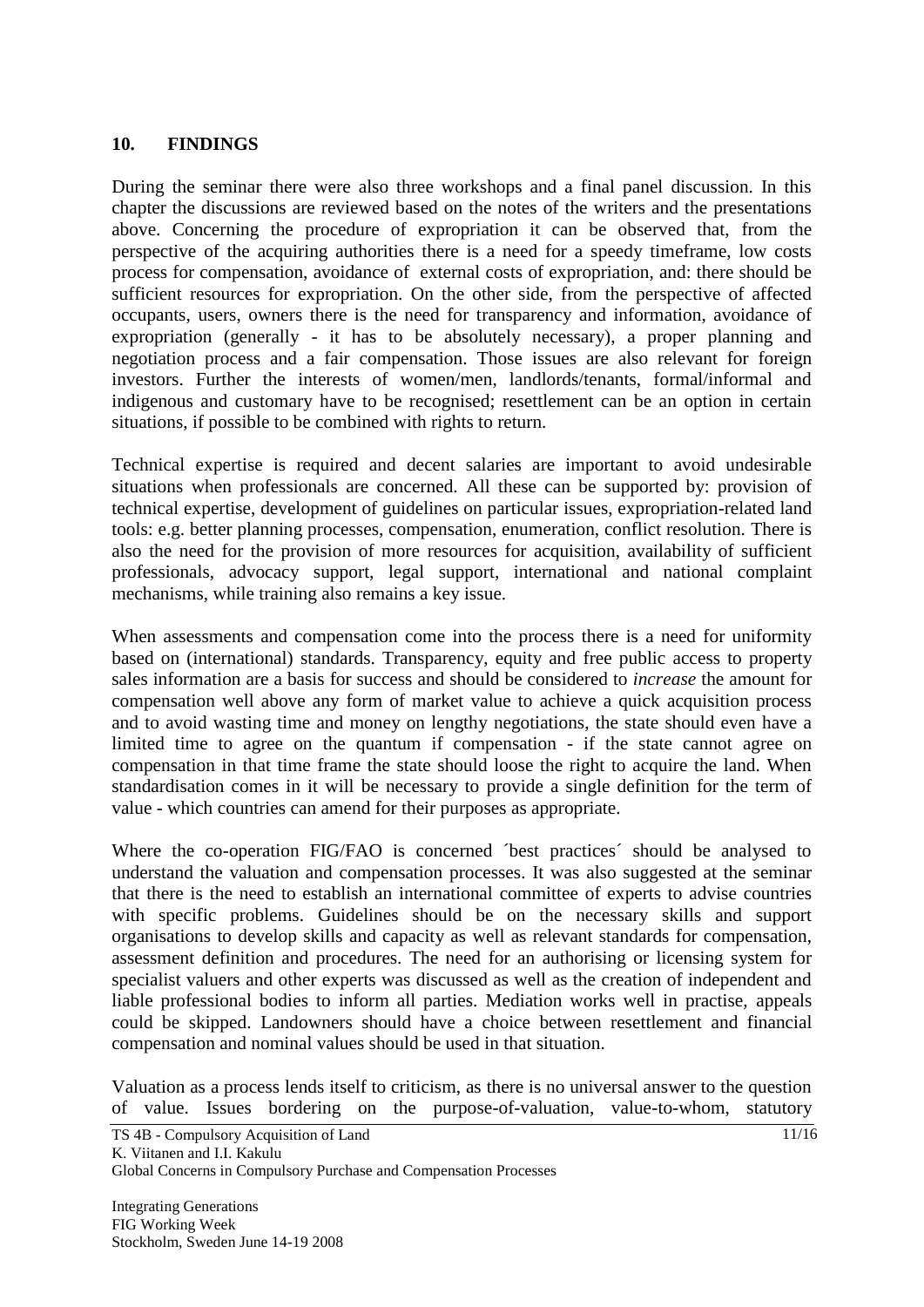requirements and valuers subjective judgment are key issues that significantly affect the final estimate of value and cannot be ignored. What is valued is a bundle of legal rights and it is important that valuers have a clear understanding of titular rights and obligations. Any existing legislation that affects the ownership and use of land and buildings is part of the tools with which a valuer must be armed to do an exhaustive valuation. The statutory prescription of valuation methods for compulsory purchase or acquisition in most countries introduces additional complications into the valuation puzzle. What is allowed for by statute and what obtains in practice can be quite different. Valuation is concerned with an interest in land, commonly freehold, leasehold and sub leases, and it is very important for the valuer to establish right from the onset, what sort of interest he is required to value. The issue of land tenure is also of considerable importance where valuation is concerned since valuation is an assessment of the worth of rights existing in or over a property. Many countries have some form of freehold (fee simple) title but there may be variations in the bundle of rights that can be conveyed, and hence, differences in what may be assessed as a transferable right for valuation purposes.

Part of our findings is that valuation for compensation in most countries is controlled by government through multiple enactments. In others, it is prescribed for eminent domain valuations and sometimes for market valuations. The key concerns have to do with the following issues which are common to the process irrespective of country of origin namely:

- 1. Purpose of Acquisition
- 2. Basis of valuation
- 3. Methods of valuation
- 4. Heads of Claim
- 5. Definition and interpretation of terms used

#### **11. CONCLUSIONS**

The findings from the seminar reveal that the systems, procedures and practices in compulsory purchase vary a lot between countries. It seems according to this sample that there exists in every country a system for compulsory purchase although there is much resistance for using the tool and in many countries the situations are handled mainly through negotiations. However, it seems that there are also situations when compulsory purchase seems to be the only way to solve some problematic situations in land use. On the other hand, in some countries the tool is used more regularly as an effective tool for land acquisition, and it seems that the use of the tool can be also well accepted. The most problematic aspect in the use of compulsory purchase seems to connect to compensations; it is really a difficult matter with a lot of uncertainties. In addition there are no international standards dealing with assessment of compensations nor associations or conferences dedicated to discuss problems in compulsory purchase and compensations. There are of course good experts in every country specialised to the system in the particular country but even those countries there are not normally much discussion about these matters. It seems that the experts in this field has been left alone with there procedures and worries. And without discussion the systems are not developing at least effectively into the same global direction. Clearly there is a need for new openings. At least a few potential options seem to be available: international standards or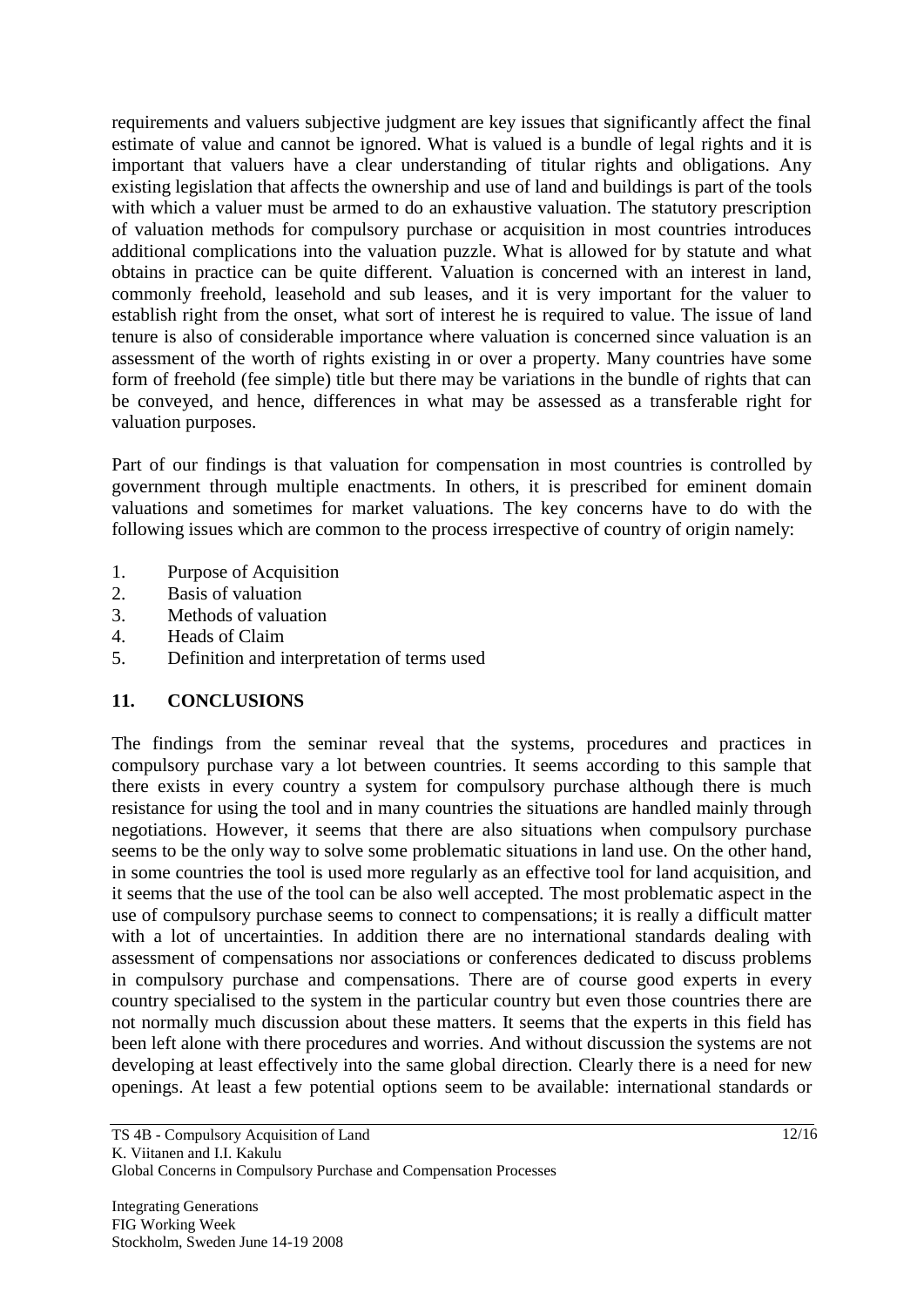recommendations for good practices, research, education, exchange and dissemination of knowledge and know-how, and external country reviews.

Current research recognizes the need for international standards and codes of practice to be developed but there are indications which suggest that the development of such international standards is likely to face many challenges. Although the statutory nature of this aspect of valuation practice introduces some additional constraints to the development of global standards, such standards, if developed, could serve as a land tool for accountability in national compulsory purchase and compensation processes. It should therefore be preceded by a comprehensive assessment of existing global processes and systems to discover their commonalities, similarities and differences, and this could be used as a basis on which to then explore the feasibility of international standards. However, international recommendations for good practices in compulsory purchase would be a good starting point because they can be established without bigger research projects. Here FIG together with FAO could act as the main force in preparation recommendations and disseminating the information.

In any case, there is a growing need for intensive research on this subject. A suggested research methodology will consist largely of document reviews of enabling statutes, policy frameworks and professional practice codes of in selected countries within the United Nation states. The main parameters for consideration within the enabling legal framework will be their respective combinations of different parts of the process listed above. Classification of the samples and selection criteria should be based on developed, emerging and developing country profiles, and the presence or absence of properly developed professional institutions and guidelines. Socio-cultural patterns in different countries will also be considered. The proposed output from the research is a comprehensive and global account (or catalogue) of different statutory processes, systems, terms, procedures and methods currently existing and in use by professionals in valuation for compensation. Such a comprehensive account will show the differences, similarities and commonalities and should provide a clearer picture of the likely challenges this would impose in the development of international standards and codes of practice, and form a good basis for education and exchange of knowledge and knowhow.

Research results and information by itself might give too little incentive for countries to be interested to analyse and if needed to change there systems in compulsory purchase. A good tool here could be external evaluation of the systems in a country. An expert group from foreign countries could analyse the systems in a country and write a review with recommendation for needs for changes. These reviews could help authorities and politicians to adapt the common practices and rules, enhance thinking of problems in compulsory purchase and compensations, and add acceptance of uniform and transparent ways to act. It should be think over if e.g. FIG could create a practice for reciprocal country reviews.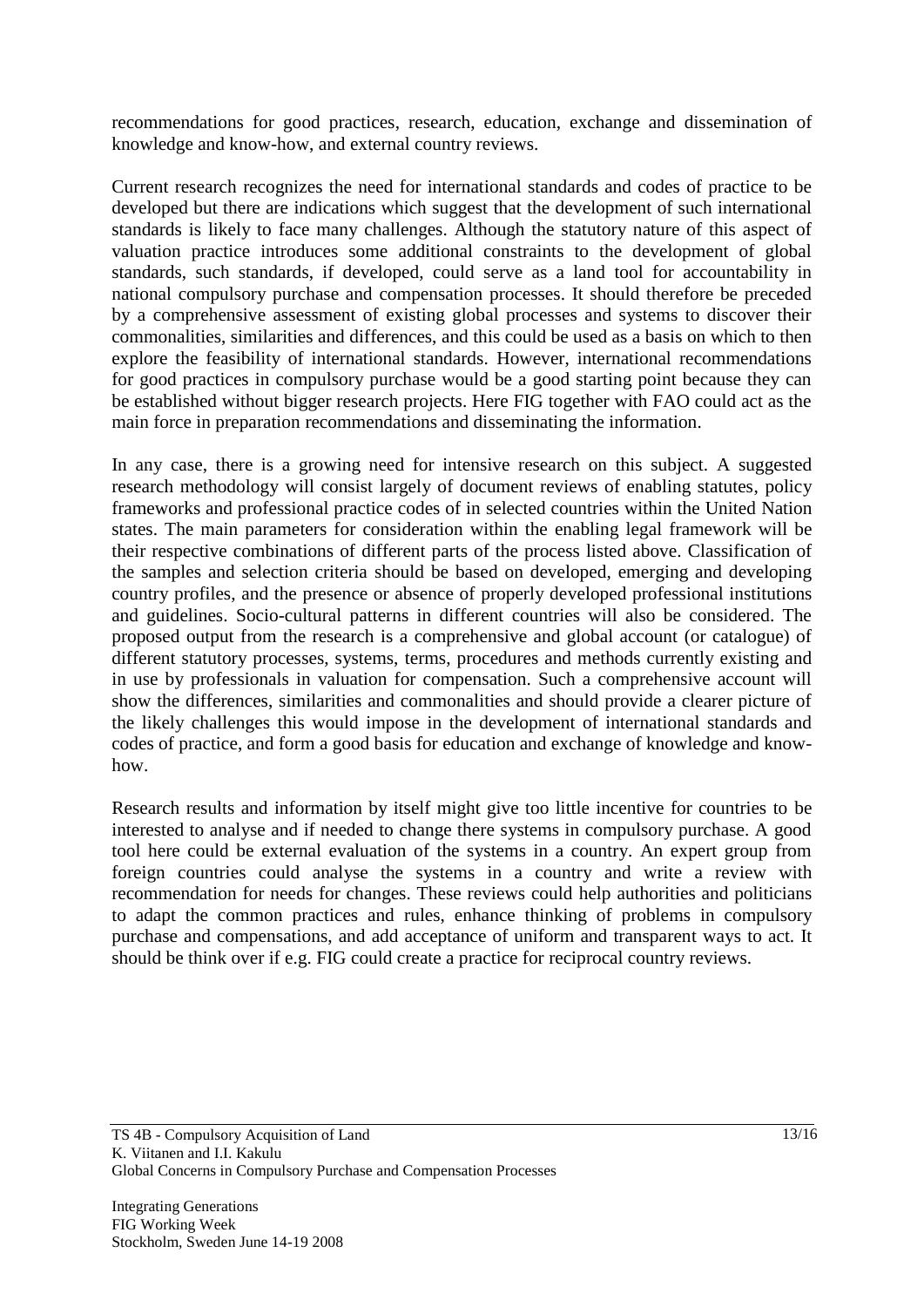#### **REFERENCES**

- Alterman, R. (2007) The "Legitimate Public Purpose" for Land Expropriation. http://www.tkk.fi/Yksikot/Kiinteisto/FIG/pdf-files/Alterman\_presentation.pdf
- Argerich, A. and Herrera, H. (2007) Previous Compensation to Real Property Expropriation in Argentina. http://www.tkk.fi/Yksikot/Kiinteisto/FIG/pdf-files/07092007Argerich
- Crawford A. J. (2007). Compulsory Acquisition of Land South East Queensland, Australia. http://www.tkk.fi/Yksikot/Kiinteisto/FIG/pdf-files/07092007Crawford
- Deveikis, S.; Aleksienė, A. and Galinienė, B. (2007). Compulsory Purchase of Property for Public Needs and Compensation Development of Procedures and the Role of Valuation in Lithuania. http://www.tkk.fi/Yksikot/Kiinteisto/FIG/pdf-files/06092007Deveikis
- Elliott, P (2007) Property values and infrastructure provision: a conceptual model of risk
- perception, amplification and worsement. http://www.tkk.fi/Yksikot/Kiinteisto/FIG/pdffiles/07092007Elliott
- Graham, P. (2007) Legalisation of Ocean Beach Road an Exercise in Negotiation. http://www.tkk.fi/Yksikot/Kiinteisto/FIG/pdf-files/07092007Graham
- Gregory, A. (2007) http://www.tkk.fi/Yksikot/Kiinteisto/FIG/pdf-files/06092007Gregory
- Grover, R.; Anghel, I.; Berdar, B.; Soloviev, M. And Zavyalov, A. (2007) Compulsory Purchase in the Transitional Countries of Central and Eastern Europe. http://www.tkk.fi/Yksikot/Kiinteisto/FIG/pdf-files/06092007Grover
- Heinonen, T. (2007) Quality Management of Expropriation Processes in Finland Quality Management of Expropriation Processes in Finland. http://www.tkk.fi/Yksikot/Kiinteisto/FIG/pdf-files/06092007Heinonen
- Helsinki seminar (2007) Seminar on Compulsory Purchase and Compensation held at the University of Helsinki (TKK), Finland, 6–8 September 2007, http://www.tkk.fi/Yksikot/Kiinteisto/FIG/programme.htm
- Hilton, (2007) http://www.tkk.fi/Yksikot/Kiinteisto/FIG/pdf-files/07092007Hilton
- Jürgenson, E. and Maasikamäe, S. (2007). The Voluntary and Compulsory Means of Land Acquisition for Public Needs in Estonia. http://www.tkk.fi/Yksikot/Kiinteisto/FIG/pdffiles/06092007Maasikamae
- Kakulu, I.I. (2007) The Assessment of Compensation in Compulsory Acquisition of Oil and Gas Bearing Lands: The Niger Delta experience. http://www.tkk.fi/Yksikot/Kiinteisto/FIG/pdf-files/06092007Kakulu
- Kalbro, T. Private (2007). Expropriation and the Public Interest. http://www.tkk.fi/Yksikot/Kiinteisto/FIG/pdf-files/06092007Kalbro
- Keith, S. (2007) Critical Valuation Issues. http://www.tkk.fi/Yksikot/Kiinteisto/FIG/pdffiles/07092007Keith
- Knight, R. (2007) Land Tenure Studies Series Guide to Compulsory Land Acquisition and Compensation. http://www.tkk.fi/Yksikot/Kiinteisto/FIG/pdf-files/07092007Knight
- Knowles, T (2007) http://www.tkk.fi/Yksikot/Kiinteisto/FIG/pdf-files/08092007Knovles
- Korhonen, P. (2007) Does Land Expropriation Support Innovative Procurement in Road Projects? http://www.tkk.fi/Yksikot/Kiinteisto/FIG/pdf-files/07092007Korhonen
- Kotilainen, S. (2007) Actors and their roles in Conflict Management of
- Highway and Railway Projects in Finland -General analysis and the property owner's perspective. http://www.tkk.fi/Yksikot/Kiinteisto/FIG/pdf-files/07092007Kotilainen
- Kucharska-Stasiak (2007) Inadequacy of Valuation In Expropriation Processes. The Case of Poland. http://www.tkk.fi/Yksikot/Kiinteisto/FIG/pdf-files/06092007KucharskaStasiak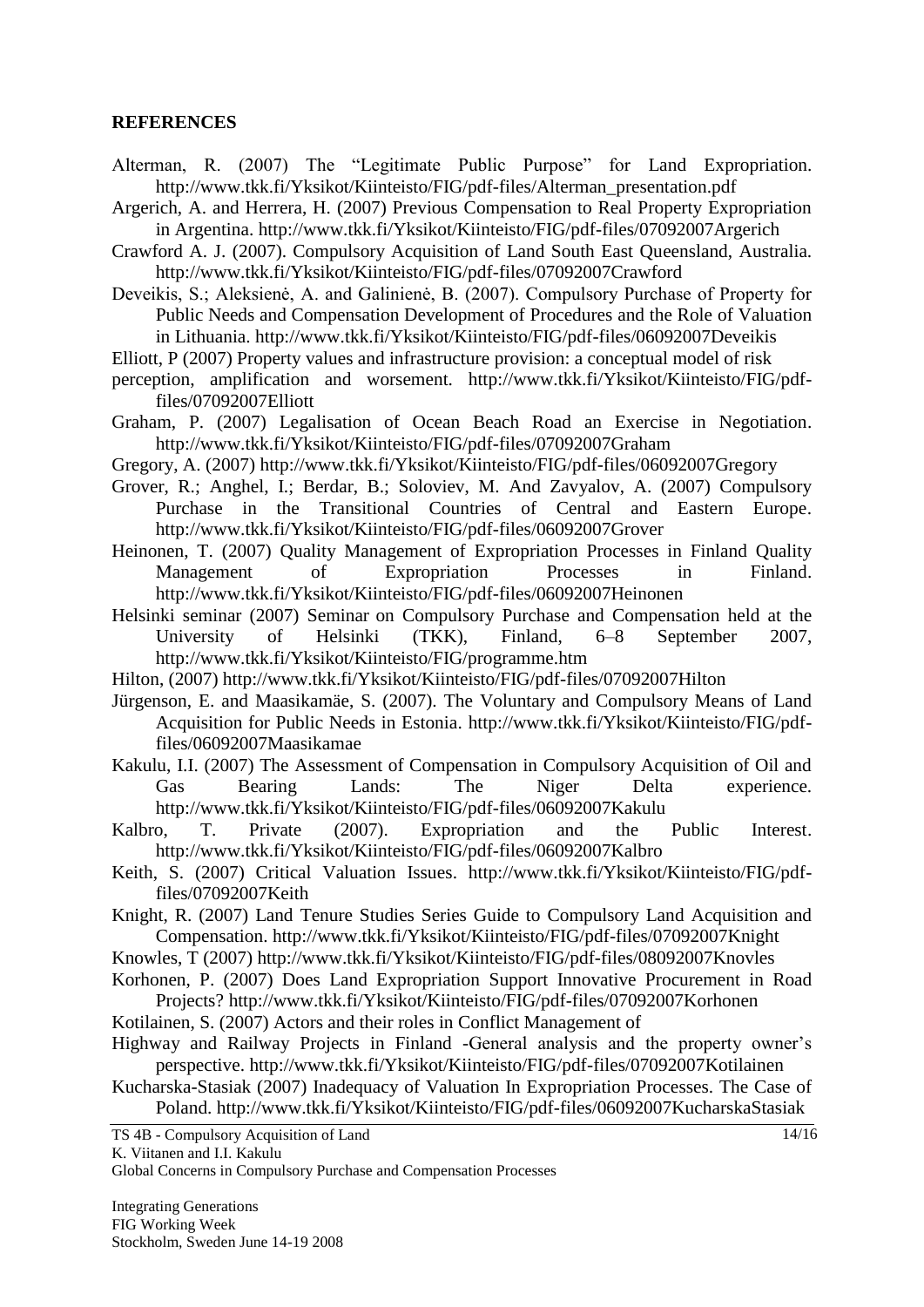- Landford, M. and Halim, U. (2007) Expropriation and Eviction A Human rights and grassroots perspective. http://www.tkk.fi/Yksikot/Kiinteisto/FIG/pdffiles/06092007Landford
- Lehavi (2007)<http://www.tkk.fi/Yksikot/Kiinteisto/FIG/pdf-files/06092007Lehavi>
- Lin, T. (2007) Protection of Property Rights through Compensation. http://www.tkk.fi/Yksikot/Kiinteisto/FIG/pdf-files/06092007Lin
- Maasikamäe, S.; Jürgenson, E. and Lihtmaa, L. (2007). The Problems of Land Acquisition and Expropriation for Development in Estonia. http://www.tkk.fi/Yksikot/Kiinteisto/FIG/pdf-files/08092007Maasikamae
- Mangioni, V. (2007) The epistemology of value in the assessment of Just Terms Compensation. http://www.tkk.fi/Yksikot/Kiinteisto/FIG/pdf-files/07092007Mangioni
- Mattson, H. (2007). Institutional aspects of land acquisition processes. http://www.tkk.fi/Yksikot/Kiinteisto/FIG/pdf-files/08092007Mattsson
- Navratil, G. and Frank, A. (2007) Expropriation in the Simple Cadastre. http://www.tkk.fi/Yksikot/Kiinteisto/FIG/pdf-files/07092007Navratil
- Norell, L. (2007) Is the market value a fair and objective measure for determining compensation for compulsory acquisition of land? http://www.tkk.fi/Yksikot/Kiinteisto/FIG/pdf-files/07092007Norell
- Nuhu, M.B. (2007) Compulsory Acquisition and Payment of Compensation in Nigeria: A Case Study of Federal Capital Territory (Fct) Abuja. http://www.tkk.fi/Yksikot/Kiinteisto/FIG/pdf-files/06092007Nuhu
- Nuuja, K.; Falkenbach, H.; Havel, B. and Viitanen, K. (2007). Coercive Purchase of a Missing Part of a Plot. http://www.tkk.fi/Yksikot/Kiinteisto/FIG/pdffiles/06092007Nuuja
- Orni, N. (2007) The Story Of The Carmel Tunnels Can I Bore A Tunnel Under Your House? http://www.tkk.fi/Yksikot/Kiinteisto/FIG/pdf-files/07092007Orni
- Plimmer. F. (2007) Compulsory Acquisition and Compensation in the UK. http://www.tkk.fi/Yksikot/Kiinteisto/FIG/pdf-files/06092007Plimmer
- Ratcliffe (2007) School site provision in Melbourne"s Growth Corridors Issues related to the use or non use of Compulsory Acquisition Processes. http://www.tkk.fi/Yksikot/Kiinteisto/FIG/pdf-files/06092007Ratcliffe
- Salauyova, V. (2007) Compensation In Compulsory Purchase Of Residential Property In Belarus. http://www.tkk.fi/Yksikot/Kiinteisto/FIG/pdf-files/07092007Salauyova
- Steinsholt, H. (2007). Land acquisition and expropriation decentralized: Norwegian municipalities. http://www.tkk.fi/Yksikot/Kiinteisto/FIG/pdf-files/06092007Steinsholt
- Sturgeon, J.D. (2007) Property Value Impacts of Subterranean Transport Infrastructure Development in Australia. http://www.tkk.fi/Yksikot/Kiinteisto/FIG/pdffiles/07092007Sturgeon
- Tomson, A. (2007) Valuation For Expropriation In Estonia Interpretation Of The Key Issues. http://www.tkk.fi/Yksikot/Kiinteisto/FIG/pdf-files/06092007Tomson
- Voß, W. (2007) Compulsory Purchase and Compensation according to the German Federal Building Code. http://www.tkk.fi/Yksikot/Kiinteisto/FIG/pdf-files/06092007Voss
- Westman, U. (2007) Introduction to the Global Land Tool Network and pro poor approaches to compensation in developing countries. http://www.tkk.fi/Yksikot/Kiinteisto/FIG/pdffiles/06092007Westman
- Yomralioglu, T. (2007) Land Valuation Issues of Expropriation Applications in Turkey. http://www.tkk.fi/Yksikot/Kiinteisto/FIG/pdf-files/08092007Yomralioglu

TS 4B - Compulsory Acquisition of Land K. Viitanen and I.I. Kakulu

Global Concerns in Compulsory Purchase and Compensation Processes